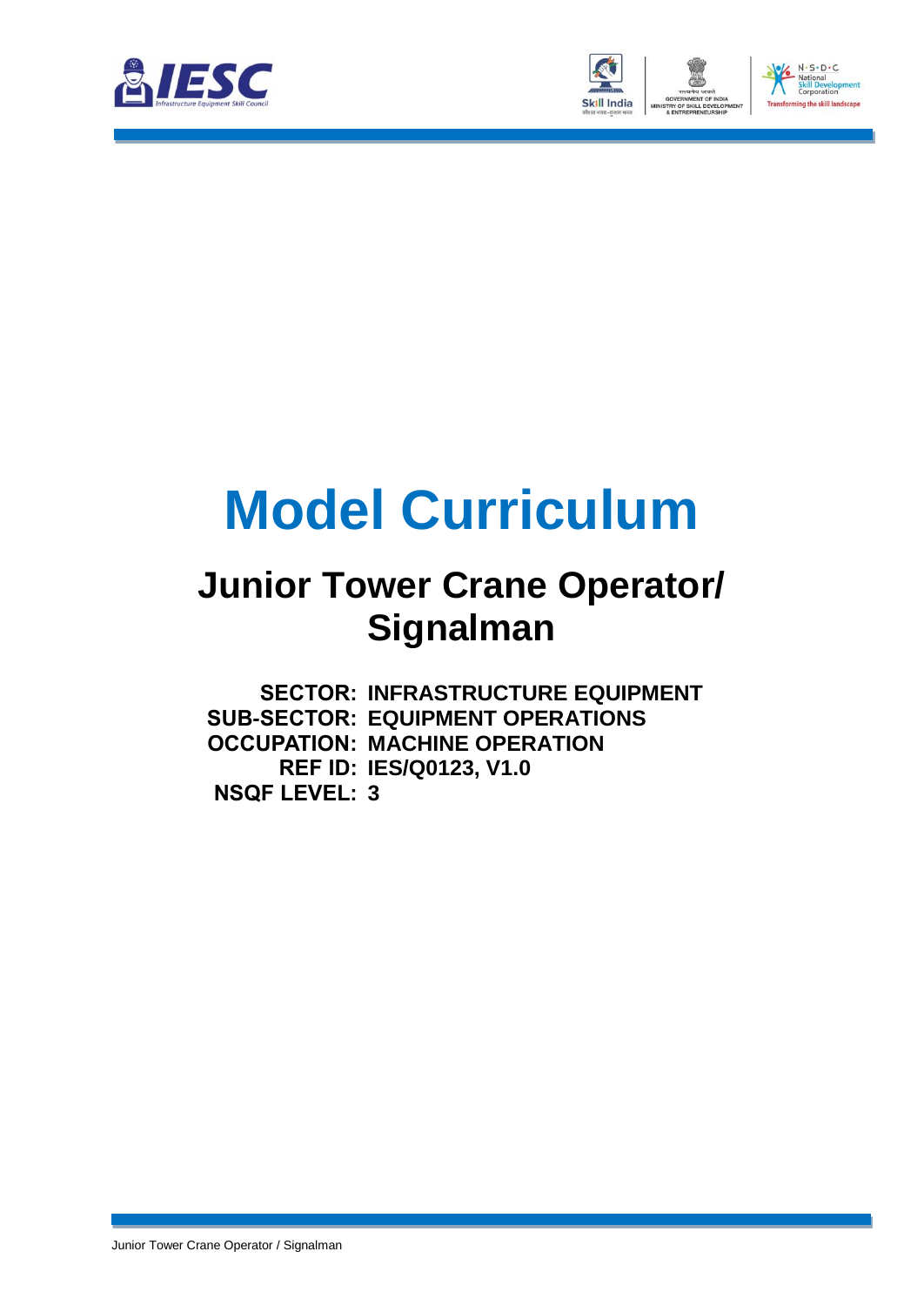



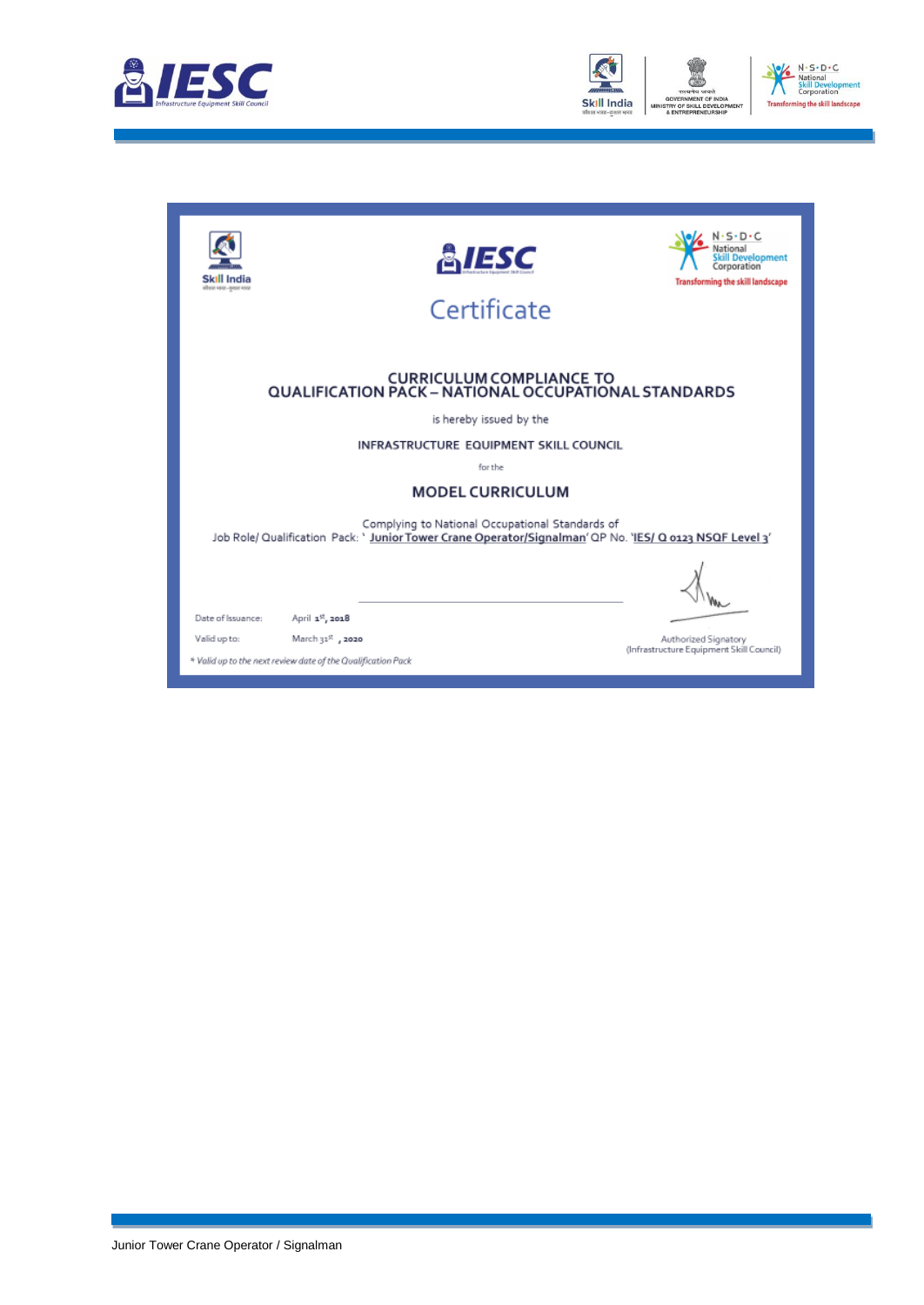



### **TABLE OF CONTENTS**

<span id="page-2-2"></span><span id="page-2-1"></span><span id="page-2-0"></span>

| 1. Curriculum                    | 01 |
|----------------------------------|----|
| 2. Trainer Pre-requisites        | 05 |
| 3. Annexure: Assessment Criteria | 06 |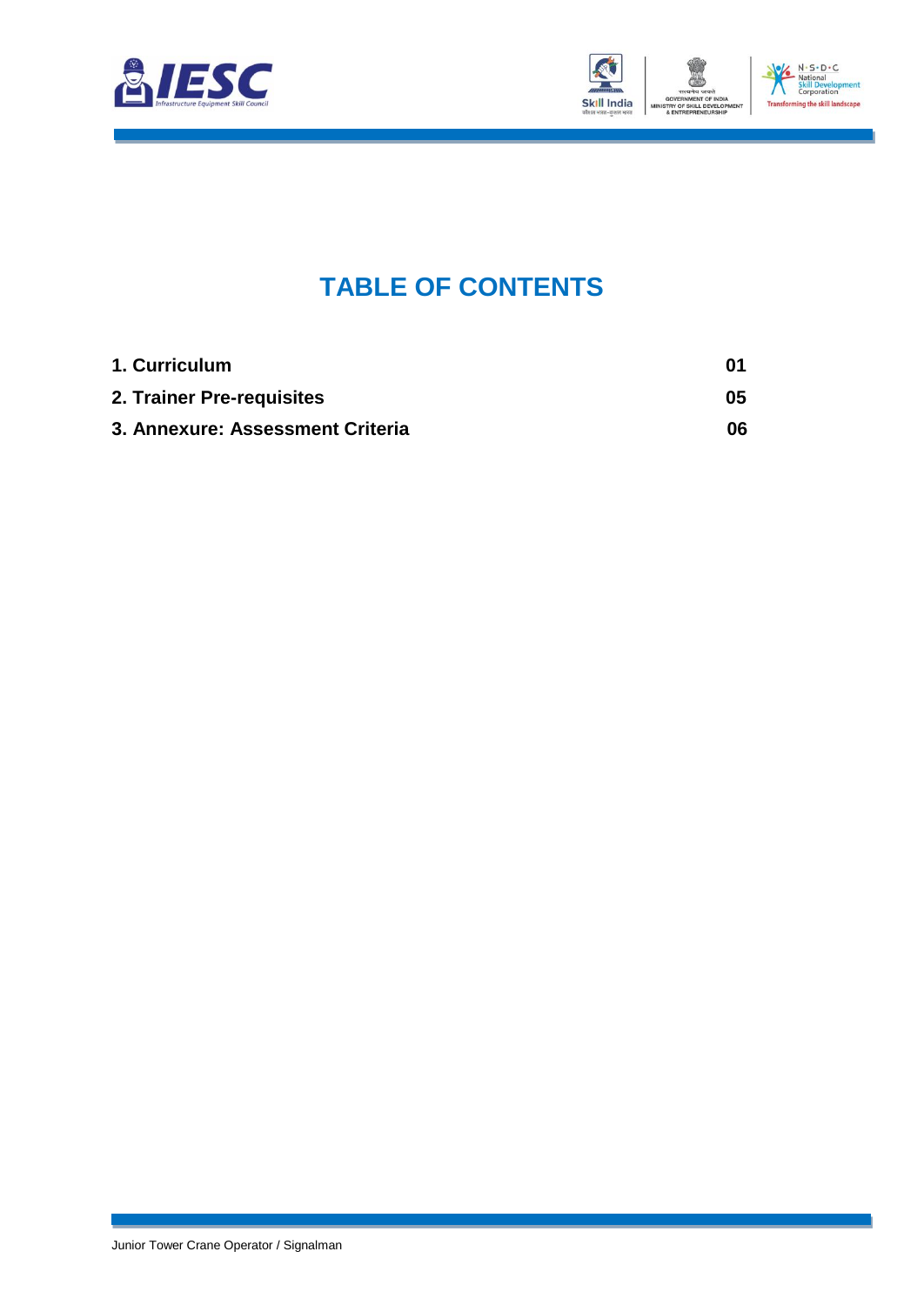



## <span id="page-3-0"></span>**[Junior Tower Crane](#page-2-0) Operator [/ Signalman](#page-2-0)**

**CURRICULUM / SYLLABUS**

This program is aimed at training candidates for the job of a "Junior Tower Crane Operator/Signalman", in the "Infrastructure Equipment" Sector/Industry and aims at building the following key competencies amongst the learner

| <b>Program Name</b>                              | Junior Tower Crane Operator/Signalman                                        |                                                                                                                                                                                                                                                                                                                                                                                                                                                                                                                                                                                                                                                                                                                                                                                                                                                                                                                                   |              |  |
|--------------------------------------------------|------------------------------------------------------------------------------|-----------------------------------------------------------------------------------------------------------------------------------------------------------------------------------------------------------------------------------------------------------------------------------------------------------------------------------------------------------------------------------------------------------------------------------------------------------------------------------------------------------------------------------------------------------------------------------------------------------------------------------------------------------------------------------------------------------------------------------------------------------------------------------------------------------------------------------------------------------------------------------------------------------------------------------|--------------|--|
| <b>Qualification Pack Name</b><br>& Reference ID | IES/Q0123                                                                    |                                                                                                                                                                                                                                                                                                                                                                                                                                                                                                                                                                                                                                                                                                                                                                                                                                                                                                                                   |              |  |
| <b>Version No.</b>                               | 1.0                                                                          | <b>Version Update Date</b>                                                                                                                                                                                                                                                                                                                                                                                                                                                                                                                                                                                                                                                                                                                                                                                                                                                                                                        | 28 June 2018 |  |
| <b>Pre-requisites to</b><br><b>Training</b>      | Class 8th<br>1 to 1.5 years' experience as assistant in equipment operations |                                                                                                                                                                                                                                                                                                                                                                                                                                                                                                                                                                                                                                                                                                                                                                                                                                                                                                                                   |              |  |
| <b>Training Outcomes</b>                         | devices.<br>$\bullet$<br>frame.<br>per organisations policy.                 | After completing this programme, participants will be able to:<br>Assist in pre-operation checks for tower crane by inspecting,<br>preparing and testing the functions of all controls and systems of<br>the machine including its monitoring, communicating and safety<br>Assist in tower crane operations by inspecting the worksite,<br>understanding the task, planning the methodology and executing<br>it precisely and safely within the allotted resources and time<br>Assist in regular maintenance of tower crane by selecting and<br>carrying out the relevant service schedule, diagnosing and<br>rectifying common faults, compiling and submitting reports as<br>Comply with worksite health and safety guidelines by following<br>processes and procedures related to personal protective<br>equipment, basic first aid for common injuries at work site,<br>emergency evacuation and disposal of hazardous waste. |              |  |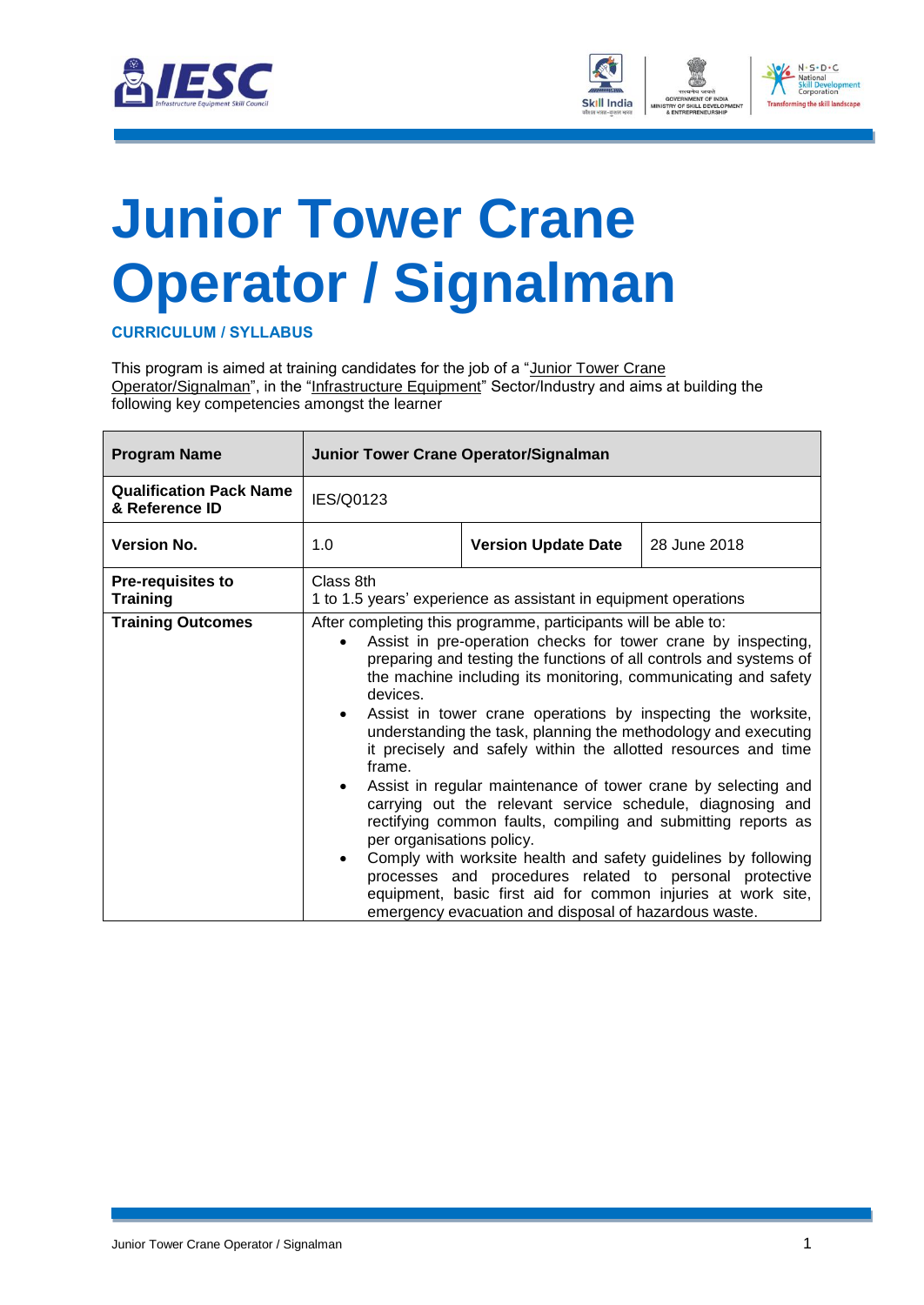



This course encompasses 4 out of 4 National Occupational Standards (NOS) of "Junior Tower Crane Operator / Signalman" Qualification Pack issued by "Infrastructure Equipment Skill Council".

| Sr.<br>No.     | <b>Module</b>                                                                                                                                                                                            | <b>Key Learning Outcomes</b>                                                                                                                                                                                                                                                                                                                                                                                                                                                                                                                                                                                                                                                                                                                                                                                                                                                                                                                                                                                                                                                                                                                                                                                                                                                                                                                                                                                                                                                                                                                                                                                                                                             | <b>Equipment Required</b>                                                                                                                                                                                                                                                 |
|----------------|----------------------------------------------------------------------------------------------------------------------------------------------------------------------------------------------------------|--------------------------------------------------------------------------------------------------------------------------------------------------------------------------------------------------------------------------------------------------------------------------------------------------------------------------------------------------------------------------------------------------------------------------------------------------------------------------------------------------------------------------------------------------------------------------------------------------------------------------------------------------------------------------------------------------------------------------------------------------------------------------------------------------------------------------------------------------------------------------------------------------------------------------------------------------------------------------------------------------------------------------------------------------------------------------------------------------------------------------------------------------------------------------------------------------------------------------------------------------------------------------------------------------------------------------------------------------------------------------------------------------------------------------------------------------------------------------------------------------------------------------------------------------------------------------------------------------------------------------------------------------------------------------|---------------------------------------------------------------------------------------------------------------------------------------------------------------------------------------------------------------------------------------------------------------------------|
| 1              | <b>Assist in pre-lifting</b><br>operations<br><b>Theory Duration</b><br>(hh:mm)<br>08:00<br><b>Practical Duration</b><br>(hh:mm)<br>16:00<br><b>Corresponding NOS</b><br><b>Code</b><br><b>IES/N0167</b> | Identify different parts, components<br>$\bullet$<br>and systems of tower crane and its<br>broad functioning.<br>Identify various rigging tools, hand<br>$\bullet$<br>tools, lifting tools and tackles; and<br>learn its correct usage for lifting tasks<br>Check availability of lifting gears, tools<br>$\bullet$<br>and tackles.<br>Select and use appropriate rigging<br>٠<br>gears required for heavy material<br>shifting.<br>Inspect wire rope slings, webbing<br>$\bullet$<br>slings<br>and<br>chain<br>slings<br>for<br>obstructions that may hinder lifting<br>operations.<br>Ensure structural components of<br>$\bullet$<br>equipment are placed away from<br>overhead power and service lines<br>Ascertain weight of load, centre of<br>$\bullet$<br>gravity and appropriate rigging of load<br>to sling as per requirement<br>Estimate clearance of swing path on<br>$\bullet$<br>the site and check for blind spots.<br>Prepare base for lifting equipment and<br>$\bullet$<br>load to<br>be<br>lifted as<br>the<br>per<br>requirement.<br>Inspect work location for barricading,<br>$\bullet$<br>signages and availability of PPEs.<br>Set up communications for safe lifting<br>$\bullet$<br>operations / guidance and test it with<br>the crane operator<br>Acquire the technique of guiding<br>$\bullet$<br>suspended objects through tag lines.<br>Acquire the ability to read<br>and<br>comprehend basic signs, symbols,<br>diagrams, charts and decals on the<br>equipment.<br>Communicate<br>information<br>&<br>instructions using correct tech terms<br>phrase<br>to<br>team<br>members<br>and<br>/supervisor in a clear and concise<br>manner. | Crane<br>with<br>Tower<br>$\bullet$<br>tools,<br>standard<br>accessories<br>and<br>equipment.<br>Class room with audio-<br>$\bullet$<br>video system<br>Manufacturers O and<br>M Manual & Video<br>Safety video<br>$\bullet$<br>PPE Items & Safety<br>Gear<br>Open ground |
| $\overline{2}$ | <b>Assist in tower crane</b><br>operations.<br><b>Theory Duration</b><br>(hh:mm)<br>18:00<br><b>Practical Duration</b><br>(hh:mm)                                                                        | Understand<br>load<br>characteristics,<br>$\bullet$<br>centre of gravity and lifting points to<br>determine method of slinging.<br>Determine and check the route of the<br>$\bullet$<br>load before and during the lift to<br>include distances, clearances and<br>landing position.<br>Communicate with the crane operator<br>٠                                                                                                                                                                                                                                                                                                                                                                                                                                                                                                                                                                                                                                                                                                                                                                                                                                                                                                                                                                                                                                                                                                                                                                                                                                                                                                                                         | Tower<br>with<br>Crane<br>$\bullet$<br>standard<br>tools,<br>accessories<br>and<br>equipment.<br>Range<br>of<br>weighted<br>$\bullet$<br>loads with lifting hooks.<br>Class room with audio-<br>$\bullet$<br>video system                                                 |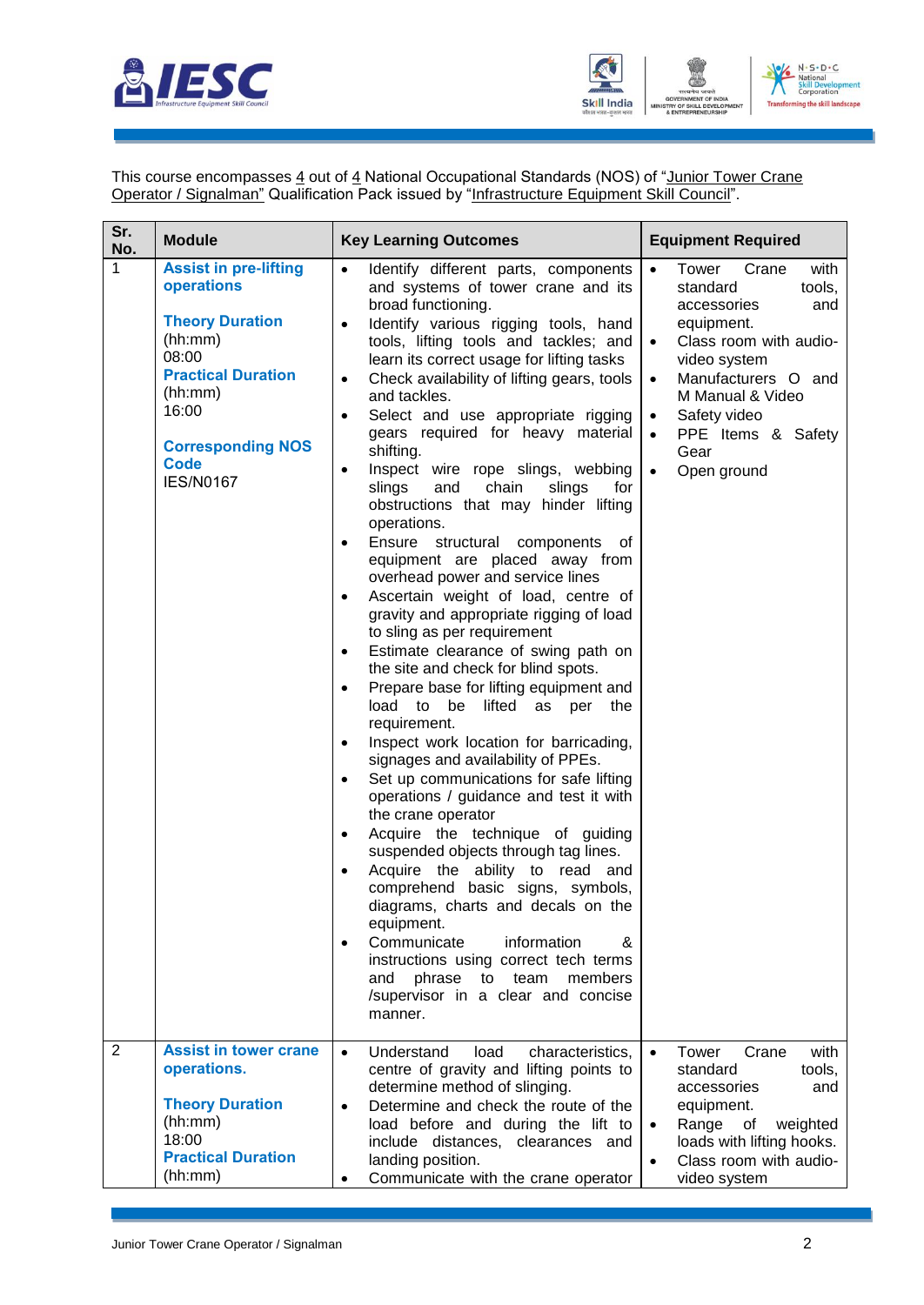





| Sr.<br>No. | <b>Module</b>                                                                                                                                                                                                              | <b>Key Learning Outcomes</b>                                                                                                                                                                                                                                                                                                                                                                                                                                                                                                                                                                                                                                                                                                                                                                                                                                                                                                                                                                                                                  | <b>Equipment Required</b>                                                                                                                                                                                                                                                                                                                               |
|------------|----------------------------------------------------------------------------------------------------------------------------------------------------------------------------------------------------------------------------|-----------------------------------------------------------------------------------------------------------------------------------------------------------------------------------------------------------------------------------------------------------------------------------------------------------------------------------------------------------------------------------------------------------------------------------------------------------------------------------------------------------------------------------------------------------------------------------------------------------------------------------------------------------------------------------------------------------------------------------------------------------------------------------------------------------------------------------------------------------------------------------------------------------------------------------------------------------------------------------------------------------------------------------------------|---------------------------------------------------------------------------------------------------------------------------------------------------------------------------------------------------------------------------------------------------------------------------------------------------------------------------------------------------------|
|            | 36:00<br><b>Corresponding NOS</b><br><b>Code</b><br><b>IES/N0168</b>                                                                                                                                                       | using communication device or hand<br>signal for lifting and manoeuvring the<br>load.<br>Monitor balance and stability of loads<br>$\bullet$<br>through constant observation and<br>coordination with operator.<br>Prepare<br>base<br>for<br>unloading<br>of<br>$\bullet$<br>materials along<br>with other team<br>members and supervisor.<br>Assist team in cordoning off the lifting<br>$\bullet$<br>and lowering areas using barricades<br>etc as applicable.                                                                                                                                                                                                                                                                                                                                                                                                                                                                                                                                                                              | Manufacturers O and<br>$\bullet$<br>M Manual & Video<br>Safety video<br>$\bullet$<br>PPE Items & Safety<br>$\bullet$<br>Gear<br>Open ground<br>$\bullet$                                                                                                                                                                                                |
| 3          | <b>Assist in regular</b><br>maintenance of a<br>tower crane.<br><b>Theory Duration</b><br>(hh:mm)<br>08:00<br><b>Practical Duration</b><br>(hh:mm)<br>16:00<br><b>Corresponding NOS</b><br><b>Code</b><br><b>IES/N0169</b> | Assist in positioning the machine<br>$\bullet$<br>correctly and safely before carrying<br>out any maintenance activity<br>Inspect crane structure for deformed,<br>$\bullet$<br>cracked or corroded members and<br>rectify as necessary<br>Assist in checking the functioning of<br>$\bullet$<br>control<br>mechanisms<br>all<br>and<br>monitoring devices.<br>Assist in servicing the hoisting and<br>$\bullet$<br>stabilizing system; as laid down in the<br>maintenance manual<br>Assist in inspecting the<br>engine,<br>$\bullet$<br>hydraulic & electrical systems and<br>servicing the various components as<br>per the guidelines.<br>Assist in diagnosing<br>the<br>defect/<br>$\bullet$<br>problem and rectify using appropriate<br>tools/eqpt; if need be take advice from<br>supervisor.<br>Assist in completing documentation<br>prescribed<br>formats/templates<br>on<br>legibly and punctually.<br>reporting<br>defects<br>Assist in<br>and<br>$\bullet$<br>problems in time and escalate, if<br>beyond his scope, as necessary | Tower<br>Crane<br>with<br>$\bullet$<br>tools,<br>standard<br>accessories<br>and<br>equipment.<br>Class room with audio-<br>$\bullet$<br>video system<br>Manufacturers O and<br>$\bullet$<br>M Manual & Video<br>Safety video<br>$\bullet$<br>PPE Items & Safety<br>$\bullet$<br>Gear<br>Lab/workshop/<br><b>Covered Shed</b>                            |
| 4          | <b>Comply with</b><br><b>Worksite Health and</b><br><b>Safety Guidelines</b><br><b>Theory Duration</b><br>(hh:mm)<br>06:00<br><b>Practical Duration</b><br>(hh:mm)<br>12:00<br><b>Corresponding NOS</b><br><b>Code</b>     | Comply with all safety, health, security<br>$\bullet$<br>and environmental regulations and<br>guidelines at the worksite<br>Utilise Personal Protective Equipment<br>$\bullet$<br>(PPE) and other safety gear related to<br>protection of body in an effective<br>manner.<br>Follow<br>safety<br>measures<br>during<br>$\bullet$<br>operations to ensure that the health<br>and safety of all including members of<br>the publics is not at risk.<br>Handle the transportation, storage<br>$\bullet$<br>and disposal of hazardous materials<br>and<br>waste<br>in<br>compliance<br>with                                                                                                                                                                                                                                                                                                                                                                                                                                                       | Crane<br>Tower<br>with<br>$\bullet$<br>standard<br>tools,<br>accessories<br>and<br>equipment.<br>Class room with audio-<br>$\bullet$<br>video system<br>Organisation's ESH /<br>$\bullet$<br>Safety video<br>PPE Items & Safety<br>$\bullet$<br>Gear<br>Firefighting equipment<br>$\bullet$<br>& Charts<br><b>First Aid Kit and Charts</b><br>$\bullet$ |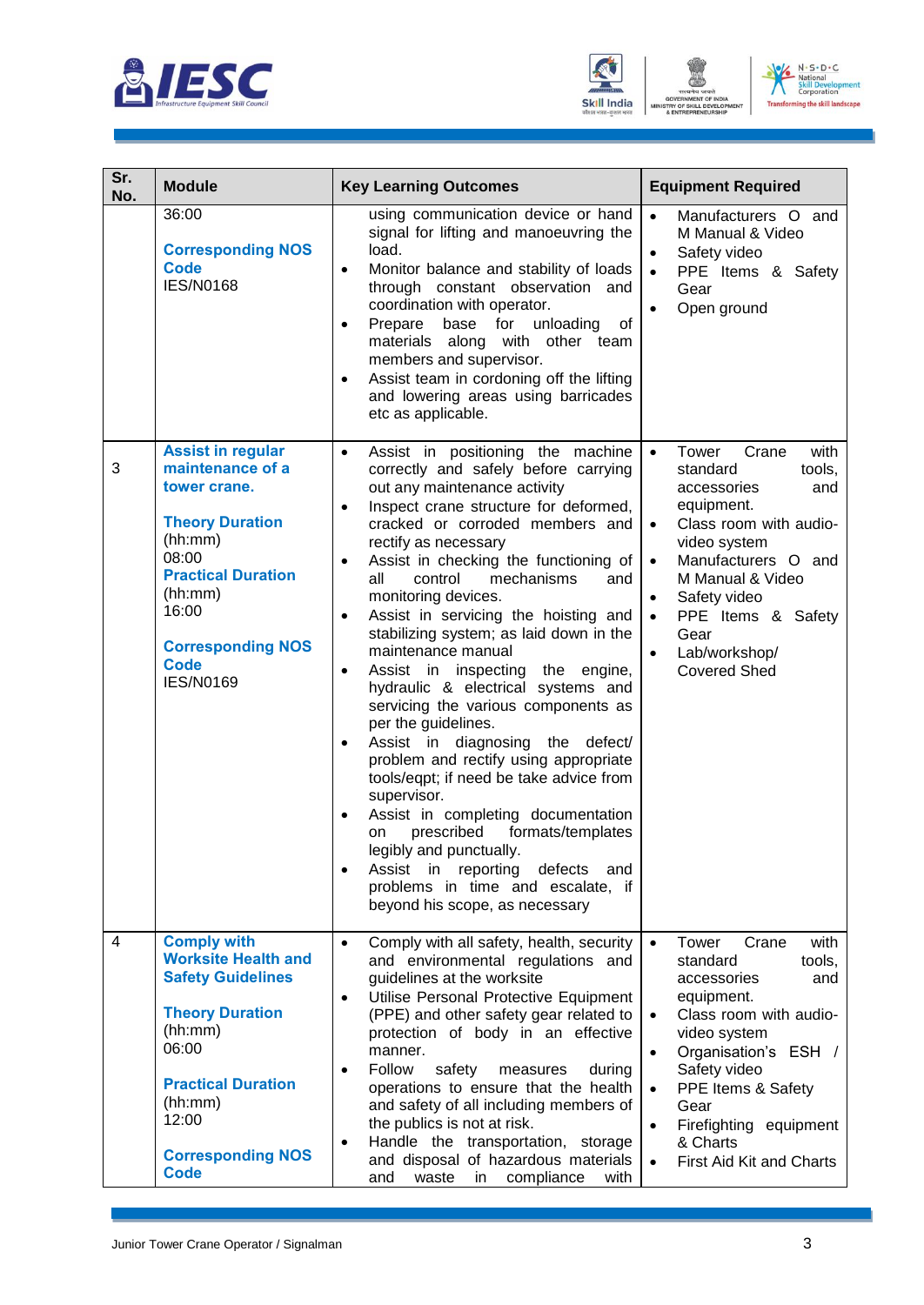





| Sr.<br>No. | <b>Module</b>                                                                                  | <b>Key Learning Outcomes</b>                                                                                                                                                                                                                                                                                                                                                                                                                                                                                                                                                           | <b>Equipment Required</b> |
|------------|------------------------------------------------------------------------------------------------|----------------------------------------------------------------------------------------------------------------------------------------------------------------------------------------------------------------------------------------------------------------------------------------------------------------------------------------------------------------------------------------------------------------------------------------------------------------------------------------------------------------------------------------------------------------------------------------|---------------------------|
|            | <b>IES/N7601</b>                                                                               | workshop<br>health,<br>safety<br>and<br>environmental guidelines<br>Operate various types and grades of<br>fire extinguishers, as applicable to the<br>different categories of equipment<br>Support in administering basic first aid<br>$\bullet$<br>and report to concerned staff in case<br>of an accident<br>Respond promptly and appropriately<br>to an accident/incident or emergency<br>within limits of one's roles and<br>responsibilities<br>Record and report essential details<br>related to operations, incidents or<br>accidents as per the organisation's<br>procedures. |                           |
|            | <b>Total Duration</b><br><b>Theory Duration</b><br>40:00<br><b>Practical Duration</b><br>80:00 | Unique Equipment Required:<br>Tower Crane with standard tools, accessories and equipment.<br>$\bullet$<br>Range of weighted loads with built in lifting hooks<br>$\bullet$<br>Class room with audio-video projection system<br>$\bullet$<br>Manufacturers O and M Manual & Video<br>$\bullet$<br>Safety video<br>$\bullet$<br>PPE Equipment: Helmet, gloves, earplugs, goggles, safety shoes<br>$\bullet$<br>Firefighting equipment and 'How to Use' Charts<br>$\bullet$<br>First Aid Box and 'How to Do' Charts<br>$\bullet$<br>Open ground and Lab/Workshop/Covered Shed             |                           |

Grand Total Course Duration: **120 Hours, 0 Minutes**

*(This syllabus/ curriculum has been approved by Infrastructure Equipment Skill Council)*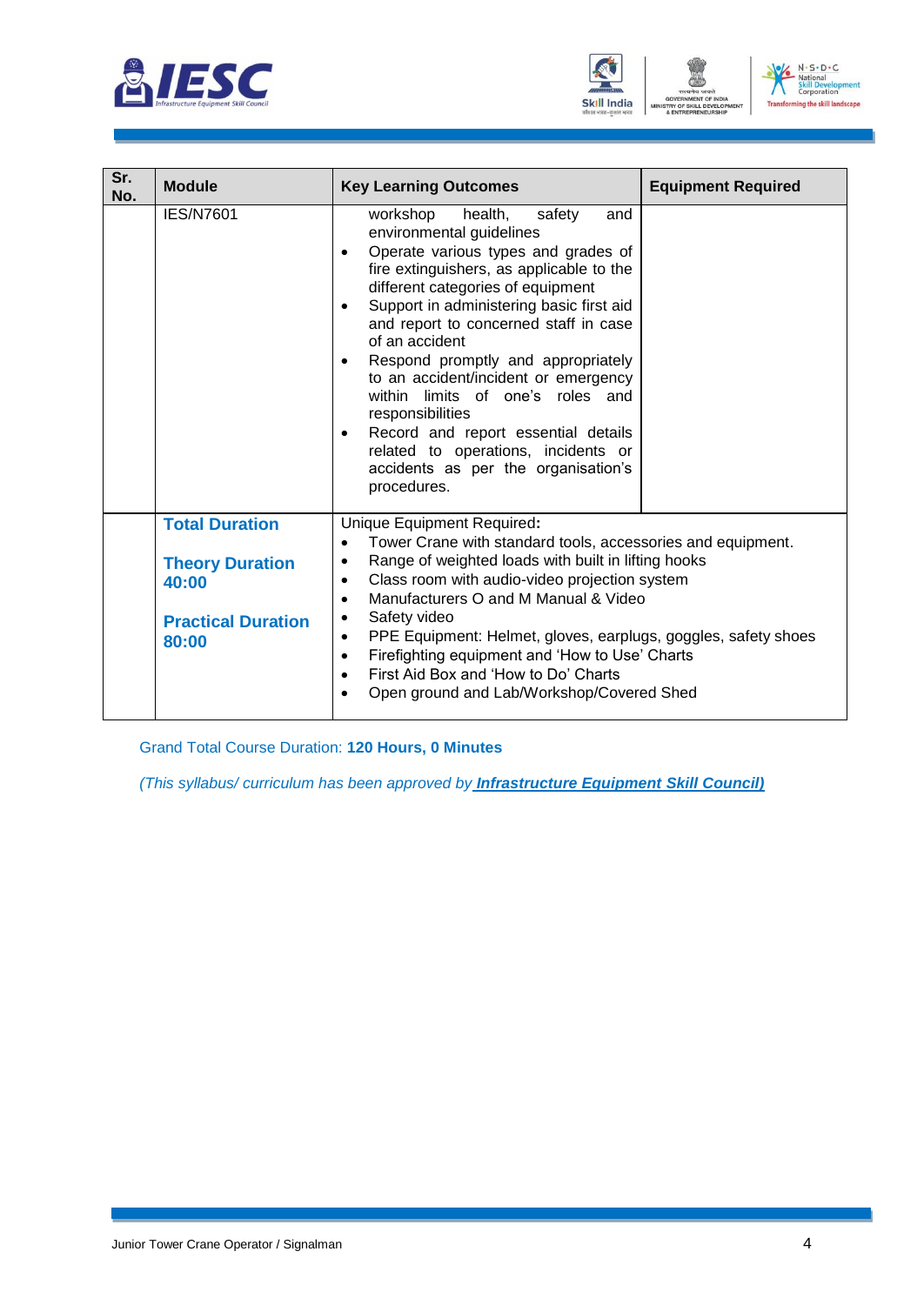



#### <span id="page-7-0"></span>**[Trainer Pre-requisites for Job role: "Junior Tower Crane Operator/](#page-2-1) [Signalman" mapped to Qualification Pack: "IES/Q0123, v1.0"](#page-2-1)**

| Sr.<br>No.    | <b>Area</b>                                                   | <b>Details</b>                                                                                                                                                                                                                                                    |
|---------------|---------------------------------------------------------------|-------------------------------------------------------------------------------------------------------------------------------------------------------------------------------------------------------------------------------------------------------------------|
|               | <b>Description</b>                                            | To deliver accredited training service, mapping to the curriculum detailed<br>above, in accordance with the Qualification Pack "IES/Q 0123 Version 1.0".                                                                                                          |
| $\mathcal{P}$ | Personal<br><b>Attributes</b>                                 | Aptitude for conducting training, with strong communication<br>and<br>interpersonal skills. Passion for training and developing others; well-<br>organised; and a team player. Eager to learn and keep oneself updated<br>with the latest in the mentioned field. |
| 3             | <b>Minimum</b><br><b>Educational</b><br><b>Qualifications</b> | Class $10th$                                                                                                                                                                                                                                                      |
| 4a            | <b>Domain</b><br><b>Certification</b>                         | Certified for Job Role: "Junior Tower Crane Operator / Signalman" mapped<br>to QP: "IES/Q 0123 - Version 1.0". Minimum accepted score 70%.                                                                                                                        |
| 4b            | <b>Platform</b><br><b>Certification</b>                       | Certified for Job Role: "Trainer" mapped to Qualification Pack: MEP/Q0102.<br>Minimum accepted score 80%.                                                                                                                                                         |
| 5             | <b>Experience</b>                                             | 3 to 4 years' site experience in Tower Crane Operations.<br>$\bullet$<br>1 to 2 years' experience in conducting O and M training programs.                                                                                                                        |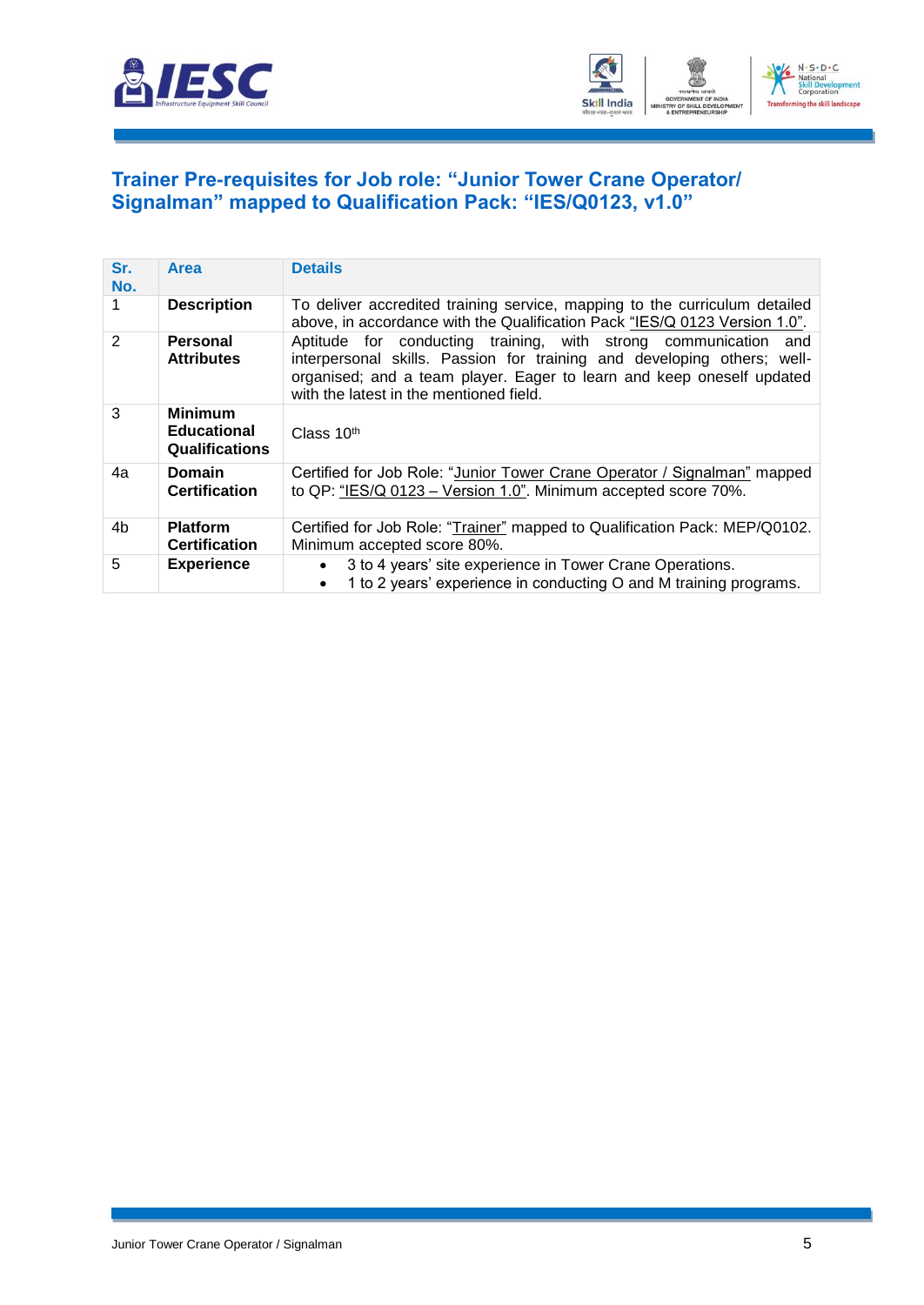



#### <span id="page-8-0"></span>**CRITERIA FOR [ASSESSMENT](#page-2-2) OF TRAINEES**

**Job Role** Junior Tower Crane Operator/ Signalman

**Qualification Pack Code** IES/Q0123

#### **Sector Skill Council** IESC

#### **Guidelines for Assessment**

1. Criteria for assessment for each Qualification Pack will be created by the Sector Skill Council. Each Performance Criteria (PC) will be assigned marks proportional to its importance in NOS. SSC will also lay down proportion of marks for Theory and Skills Practical for each PC

2. The assessment for the theory part will be based on knowledge bank of questions created by the SSC

3. Assessment will be conducted for all compulsory NOS, and where applicable, on the selected elective/option NOS/set of NOS.

4. Individual assessment agencies will create unique question papers for theory part for each candidate at each examination/training center (as per assessment criteria below)

5. Individual assessment agencies will create unique evaluations for skill practical for every student at each examination/training center based on this criterion

6. To pass the Qualification Pack, trainee should score a minimum of 70% of aggregate marks to successfully clear the assessment

7. In case of unsuccessful completion, the trainee may seek reassessment on the Qualification Pack

| <b>Compulsory NOS</b><br><b>Total Marks: 100</b>        |                   |                                                                                                                                        |                              |           | <b>Marks Allocation</b> |                                   |
|---------------------------------------------------------|-------------------|----------------------------------------------------------------------------------------------------------------------------------------|------------------------------|-----------|-------------------------|-----------------------------------|
| <b>Assessment</b><br><b>Outcomes</b>                    |                   | Assessment criteria for outcomes                                                                                                       | <b>Total</b><br><b>Marks</b> | Out<br>Of | <b>Theory</b>           | <b>Skills</b><br><b>Practical</b> |
| 1. IES/N0167<br>Assist in<br>pre-<br>lifting operations | PC1.              | check for availability of lifting gears,<br>tools and tackles prior to starting<br>lifting works                                       |                              | 3         | 1                       | 2                                 |
|                                                         | PC <sub>2</sub> . | select and use appropriate rigging<br>gears required for heavy material<br>shifting for structural components at<br>construction site  | 35                           | 4         | 1                       | 3                                 |
|                                                         | PC3.              | check and verify for appropriate<br>rigging of the load to the sling as<br>per the requirement of the load                             |                              | 3         | 1                       | $\overline{2}$                    |
|                                                         | PC4.              | inspect wire rope slings, webbing<br>slings and chain slings that may<br>obstruct the lifting during crane<br>operations               |                              | 4         |                         | 3                                 |
|                                                         | PC <sub>5</sub> . | check structural components of the<br>equipment and assembly<br>are<br>placed away from any overhead<br>power lines or service lines   |                              | 4         | 1                       | 3                                 |
|                                                         | PC <sub>6</sub> . | check work location for barricading,<br>presence of signage and availability<br>of required PPEs, provided as per<br>standard practice |                              | 4         | 1                       | 3                                 |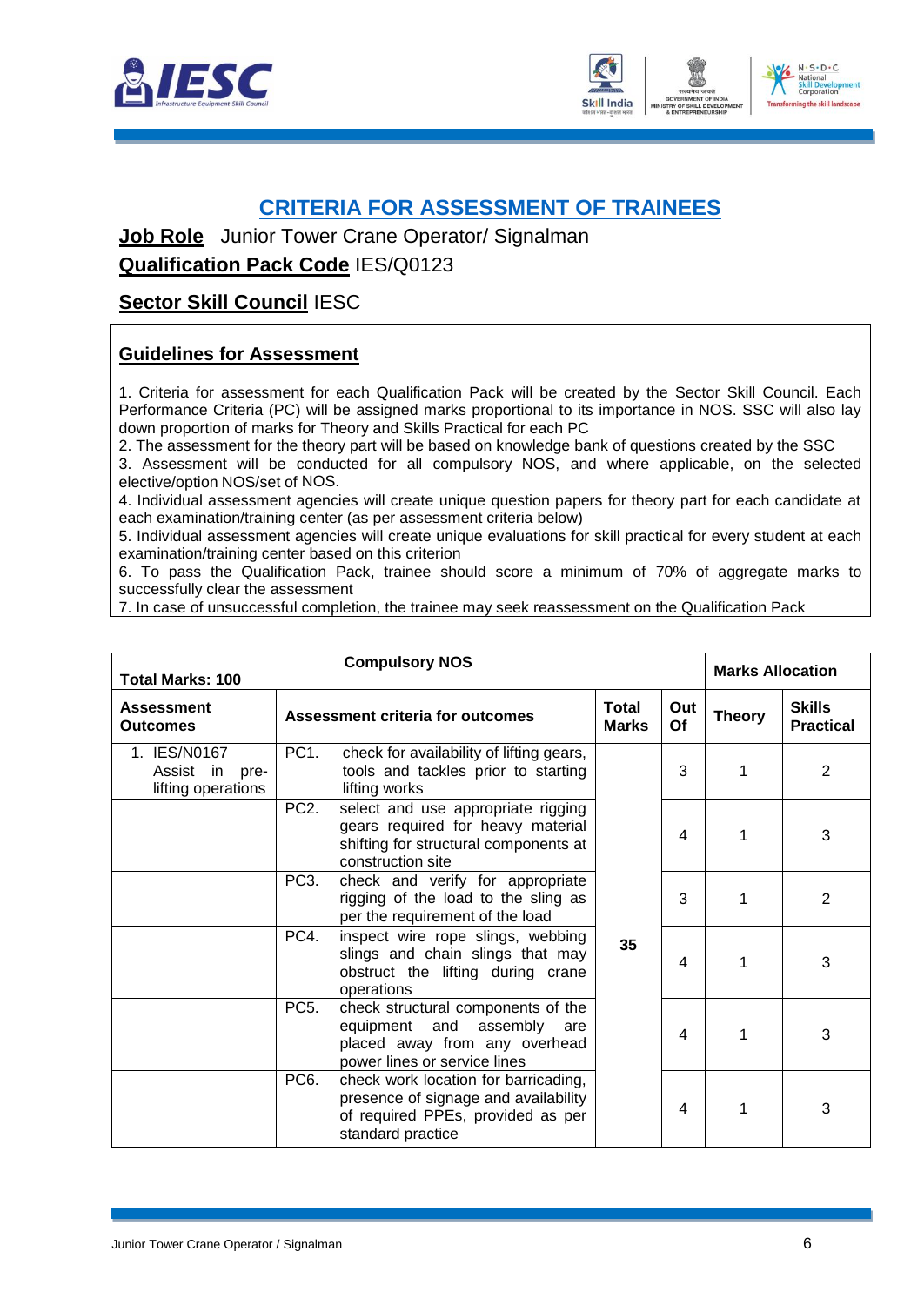



TRY OF

ENT



|                                                                        | PC7.              | ascertain weight of load<br>and<br>determine centre of gravity as per<br>the weight of the load                                                                          |    | 3              | 1   | $\overline{2}$ |
|------------------------------------------------------------------------|-------------------|--------------------------------------------------------------------------------------------------------------------------------------------------------------------------|----|----------------|-----|----------------|
|                                                                        | PC8.              | check for blind spots and estimate<br>clearance of swing path on the site                                                                                                |    | 4              | 1   | 3              |
|                                                                        | PC9.              | set up communications for safe<br>lifting operation and test it with the<br>crane operator                                                                               |    | 3              | 1   | $\overline{2}$ |
|                                                                        |                   | PC10. prepare base for lifting equipment<br>and load to be lifted as per<br>requirement and instruction from<br>the supervisor                                           |    | 3              | 1   | $\overline{2}$ |
|                                                                        | <b>Total</b>      |                                                                                                                                                                          |    | 35             | 10  | 25             |
| 2. IES/N0168<br>Assist in tower<br>crane<br>operations                 | PC <sub>1</sub> . | analyse the load characteristics<br>including centre of gravity and<br>lifting points to determine the<br>method of slinging                                             |    | 5              | 2   | 3              |
|                                                                        | PC <sub>2</sub> . | communicate<br>with<br>the<br>crane<br>through<br>lifting<br>operator<br>and<br>manoeuvring the load using the<br>communication device or by hand<br>signalling          |    | 5              | 2   | 3              |
|                                                                        | PC3.              | determine and check the route of<br>the load before and during the lift<br>including distances, clearances and<br>landing position                                       |    | 5              | 2   | 3              |
|                                                                        | PC4.              | ensure balance and stability of<br>loads through constant observation<br>of the load during the process                                                                  | 30 | 4              | 1   | 3              |
|                                                                        | PC <sub>5</sub> . | coordinate with the crane operator<br>and others on the worksite while<br>the load is landing                                                                            |    | 4              | 1   | 3              |
|                                                                        | PC6.              | prepare base for unloading of<br>materials along with the supervisor<br>and other workmen at the worksite                                                                |    | 4              | 1   | 3              |
|                                                                        | PC7.              | assist the site supervisor to cordon<br>off lifting and lowering area using<br>barricades,<br>where<br>applicable,<br>according<br>lifting<br>to<br>plan<br>requirements |    | 3              | 1   | $\overline{2}$ |
|                                                                        | <b>Total</b>      |                                                                                                                                                                          |    | 30             | 10  | 20             |
| 3. IES/N0169<br>Assist in regular<br>maintenance of<br>the tower crane | PC <sub>1</sub> . | replenishing coolants,<br>assist in<br>lubricants and fluids as per the<br>functioning of the machine or as<br>per the operational manual                                |    | 1.5            | 0.5 | 1              |
|                                                                        | PC <sub>2</sub> . | assist in greasing all greasing pins,<br>trolley pins, hoist and rope and<br>slewing bolts regularly as per the<br>usage of the machine                                  | 20 | $\overline{2}$ | 1   | 1              |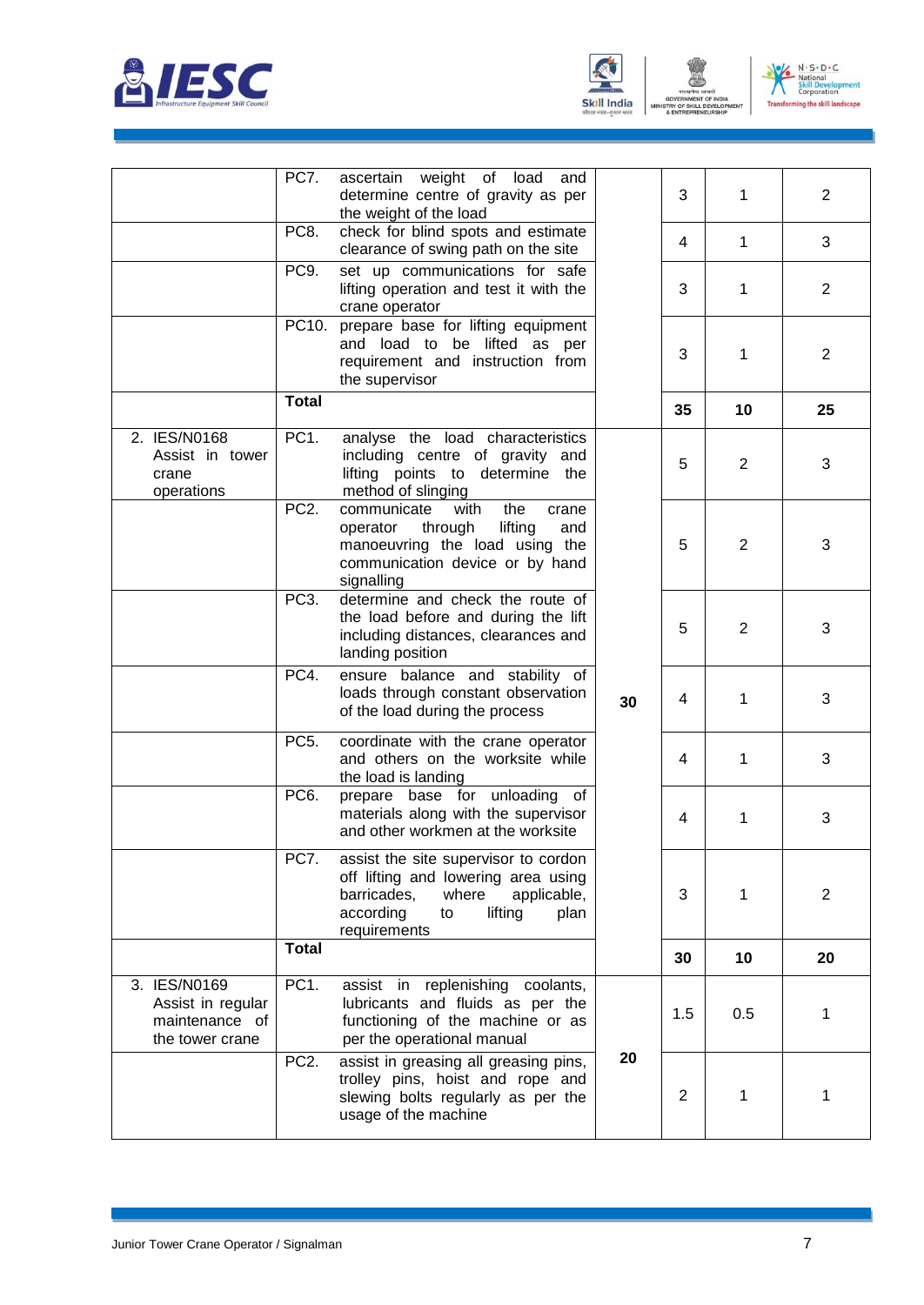





ENT

|                                                                       | PC <sub>3</sub> .         | lubrications<br>service<br>system,<br>electrical service system, hoisting<br>system and stabilizing system as<br>instructions<br>οf<br>the<br>per<br>operator/supervisor                             |    | $\overline{2}$ | 1   | 1              |
|-----------------------------------------------------------------------|---------------------------|------------------------------------------------------------------------------------------------------------------------------------------------------------------------------------------------------|----|----------------|-----|----------------|
|                                                                       | PC4.                      | service Jib/boom and mast as per<br>instructions<br>of<br>the<br>the<br>operator/supervisor                                                                                                          |    | $\overline{2}$ | 1   | 1              |
|                                                                       | PC <sub>5</sub> .         | check battery levels and condition<br>of the terminals and carry out minor<br>adjustments                                                                                                            |    | $\overline{2}$ | 1   | 1              |
|                                                                       | PC <sub>6</sub> .         | keep the tools in the designated<br>place after usage as per the<br>organizational guidelines                                                                                                        |    | 1.5            | 0.5 | 1              |
|                                                                       | PC7.                      | ensure the main power is turned off<br>from panel completely before<br>carrying out maintenance work                                                                                                 |    | 1.5            | 0.5 | 1              |
|                                                                       | PC8.                      | appropriate<br>while<br>use<br>tools<br>troubleshooting                                                                                                                                              |    | 1.5            | 0.5 | $\mathbf{1}$   |
|                                                                       | PC9.                      | report defects precisely to the<br>operator/supervisor if beyond scope<br>of role                                                                                                                    |    | 1.5            | 0.5 | 1              |
|                                                                       |                           | PC10. dispose waste as per the guidelines<br>of the site/ organization                                                                                                                               |    | 1.5            | 0.5 | 1              |
|                                                                       |                           | PC11. follow reporting procedures as laid<br>down by the employer                                                                                                                                    |    | 1.5            | 0.5 | $\mathbf{1}$   |
|                                                                       |                           | PC12. complete all documentation in the                                                                                                                                                              |    |                |     |                |
|                                                                       |                           | prescribed standards in a timely<br>manner                                                                                                                                                           |    | 1.5            | 0.5 | 1              |
|                                                                       | Total                     |                                                                                                                                                                                                      |    | 20             | 8   | 12             |
| 4. IES/N7601<br>with<br>Comply<br>worksite<br>health<br>and<br>safety | PC <sub>1</sub> .         | comply with safety, health, security<br>and<br>environment<br>related<br>regulations/ guidelines at the work<br>site                                                                                 |    | 1.5            | 0.5 | 1              |
| guidelines                                                            | PC <sub>2</sub>           | use Personal Protective Equipment<br>(PPE) and other safety gear as<br>applicable to the equipment and the<br>worksite                                                                               |    | 2.5            | 0.5 | $\overline{2}$ |
|                                                                       | PC <sub>3</sub> .         | follow<br>safety<br>measures<br>during<br>operations to ensure that the health<br>and safety of self or others (including<br>members of the public) is not at risk                                   | 15 | 2              | 1   | 1              |
|                                                                       | PC4.                      | carry out operations as per the<br>manufacturer's and worksite related<br>health and safety guidelines                                                                                               |    | 1.5            | 0.5 | 1              |
|                                                                       | PC <sub>5</sub> .<br>PC6. | handle the transport, storage and<br>disposal of hazardous materials and<br>waste in compliance with worksite<br>health, safety and environmental<br>guidelines<br>operate various grades<br>of fire |    | 1.5            | 0.5 | 1              |